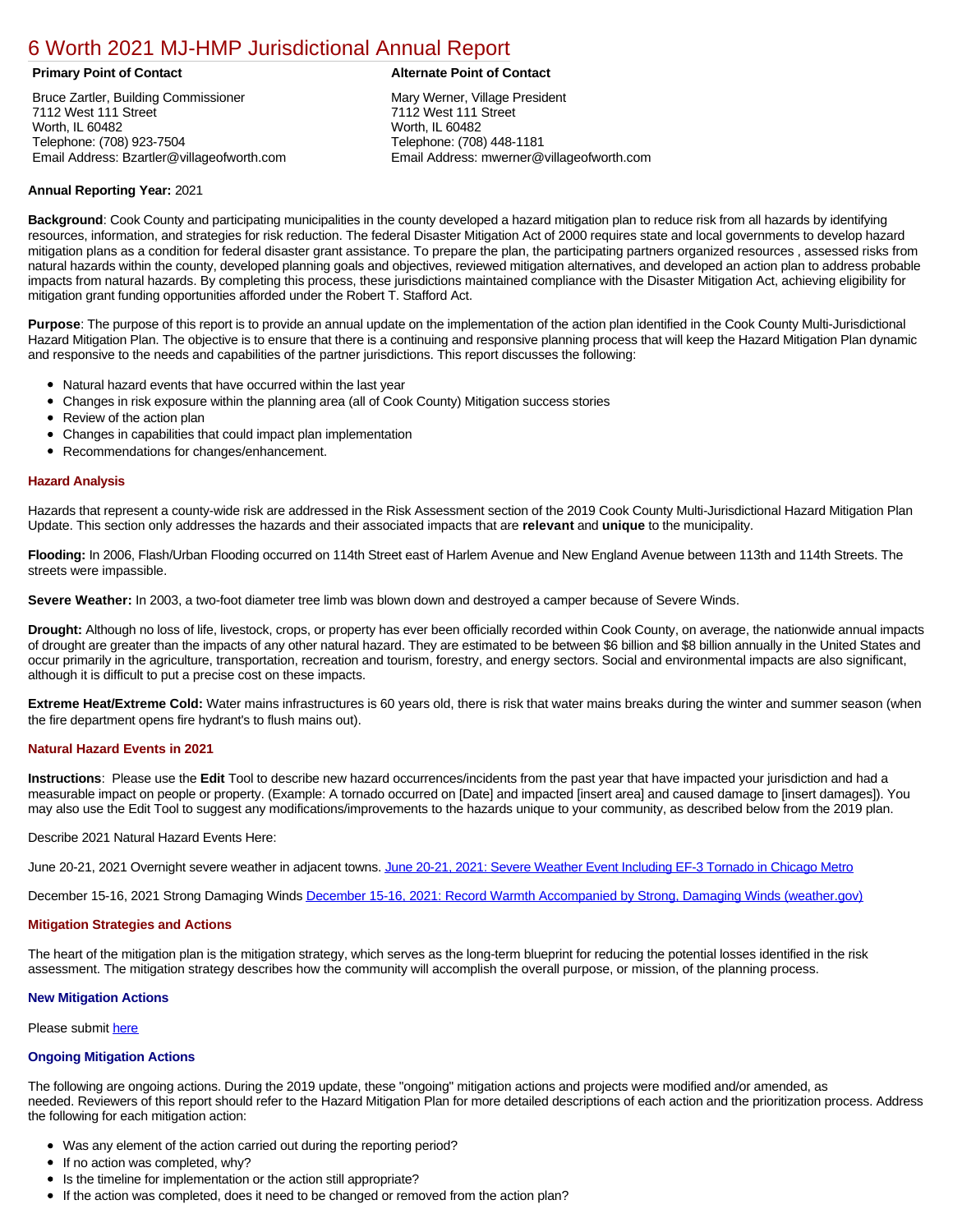| TABLE: HAZARD MITIGATION ACTION PLAN MATRIX                                                                                                                                                                                                                                                                                                                                        |             |             |                                                  |                                 |                                      |                          |                                                                    |                                                            |
|------------------------------------------------------------------------------------------------------------------------------------------------------------------------------------------------------------------------------------------------------------------------------------------------------------------------------------------------------------------------------------|-------------|-------------|--------------------------------------------------|---------------------------------|--------------------------------------|--------------------------|--------------------------------------------------------------------|------------------------------------------------------------|
| <b>Completion status legend:</b><br>$O =$ Action Ongoing toward Completion<br>$N = New$<br>$R =$ Want Removed from Annex<br>$C = Project Completed$<br>$X = No$ Action Taken                                                                                                                                                                                                       |             |             |                                                  |                                 |                                      |                          |                                                                    |                                                            |
| 2021 Status                                                                                                                                                                                                                                                                                                                                                                        | 2020 Status | 2019 Status | <b>Hazards</b><br><b>Mitigated</b>               | <b>Objectives</b><br>Met        | Lead<br><b>Agencies</b>              | <b>Estimated</b><br>Cost | Sources of<br><b>Funding</b>                                       | <b>Timeline/Projected</b><br><b>Completion Date</b><br>(a) |
| Action W8.1—Where appropriate, support retrofitting, purchase, or relocation of structures in hazard-prone areas to prevent future structure damage. Give<br>priority to properties with exposure to repetitive losses.                                                                                                                                                            |             |             |                                                  |                                 |                                      |                          |                                                                    |                                                            |
| <b>Status Description:</b>                                                                                                                                                                                                                                                                                                                                                         |             |             |                                                  |                                 |                                      |                          |                                                                    |                                                            |
|                                                                                                                                                                                                                                                                                                                                                                                    |             | Removed     | All                                              | 7, 13                           | Village of<br>Worth                  | High                     | <b>FEMA Hazard</b><br>Mitigation<br>Grants                         | Removed                                                    |
| Action W8.2-Continue to support the countywide actions identified in this plan.                                                                                                                                                                                                                                                                                                    |             |             |                                                  |                                 |                                      |                          |                                                                    |                                                            |
| <b>Status Description:</b>                                                                                                                                                                                                                                                                                                                                                         |             |             |                                                  |                                 |                                      |                          |                                                                    |                                                            |
|                                                                                                                                                                                                                                                                                                                                                                                    |             | Completed   | All                                              | All                             | Village of<br>Worth                  | Low                      | <b>General Fund</b>                                                | Completed                                                  |
| Action W8.3—Actively participate in the plan maintenance strategy identified in this plan.                                                                                                                                                                                                                                                                                         |             |             |                                                  |                                 |                                      |                          |                                                                    |                                                            |
| <b>Status Description:</b>                                                                                                                                                                                                                                                                                                                                                         |             |             |                                                  |                                 |                                      |                          |                                                                    |                                                            |
| Ongoing                                                                                                                                                                                                                                                                                                                                                                            |             | Ongoing     | All                                              | 3, 4, 6                         | DHSEM.<br>Village of<br>Worth        | Low                      | <b>General Fund</b>                                                | Short-term                                                 |
| Action W8.4—Consider participation in incentive-based programs such as the Community Rating System, Tree City, and StormReady.                                                                                                                                                                                                                                                     |             |             |                                                  |                                 |                                      |                          |                                                                    |                                                            |
| <b>Status Description:</b>                                                                                                                                                                                                                                                                                                                                                         |             |             |                                                  |                                 |                                      |                          |                                                                    |                                                            |
| Ongoing                                                                                                                                                                                                                                                                                                                                                                            |             | Ongoing     | All                                              | 3, 4, 5, 6, 7, 9,<br>10, 11, 13 | Village of<br>Worth                  | Low                      | <b>General Fund</b>                                                | Long-term                                                  |
| Action W8.5—Maintain good standing under the National Flood Insurance Program by implementing programs that meet or exceed the minimum NFIP<br>requirements. Such programs include enforcing an adopted flood damage prevention ordinance, participating in floodplain mapping updates, and providing<br>public assistance and information on floodplain requirements and impacts. |             |             |                                                  |                                 |                                      |                          |                                                                    |                                                            |
| <b>Status Description:</b>                                                                                                                                                                                                                                                                                                                                                         |             |             |                                                  |                                 |                                      |                          |                                                                    |                                                            |
|                                                                                                                                                                                                                                                                                                                                                                                    |             | Removed     | Flooding                                         | 4, 6, 9                         | Village of<br>Worth                  | Low                      | General Fund                                                       | Removed                                                    |
| Action W8.6—Where feasible, implement a program to record high water marks following high-water events.                                                                                                                                                                                                                                                                            |             |             |                                                  |                                 |                                      |                          |                                                                    |                                                            |
| <b>Status Description:</b>                                                                                                                                                                                                                                                                                                                                                         |             |             |                                                  |                                 |                                      |                          |                                                                    |                                                            |
|                                                                                                                                                                                                                                                                                                                                                                                    |             | Removed     | Flooding,<br>Severe<br>Weather                   | 3, 6, 9                         | Village of<br>Worth                  | Medium                   | General Fund:<br><b>FEMA Grant</b><br>Funds (Public<br>Assistance) | Removed                                                    |
| Action W8.7-Integrate the hazard mitigation plan into other plans, programs, or resources that dictate land use or redevelopment.                                                                                                                                                                                                                                                  |             |             |                                                  |                                 |                                      |                          |                                                                    |                                                            |
| <b>Status Description:</b>                                                                                                                                                                                                                                                                                                                                                         |             |             |                                                  |                                 |                                      |                          |                                                                    |                                                            |
| Ongoing                                                                                                                                                                                                                                                                                                                                                                            |             | Ongoing     | All                                              | 3, 4, 6, 10, 13                 | Public Works,<br>Village<br>Engineer | Low                      | <b>General Fund</b>                                                | Short-term                                                 |
| Action W8.8—Consider the development and implementation of a Capital Improvements Program (CIP) to increase the Village's regulatory, financial and<br>technical capability to implement mitigation actions.                                                                                                                                                                       |             |             |                                                  |                                 |                                      |                          |                                                                    |                                                            |
| <b>Status Description:</b>                                                                                                                                                                                                                                                                                                                                                         |             |             |                                                  |                                 |                                      |                          |                                                                    |                                                            |
| Ongoing                                                                                                                                                                                                                                                                                                                                                                            |             | Ongoing     | All                                              | 1, 2, 7                         | <b>Public Works</b>                  | High                     | CIP component<br>of general fund<br>(if implemented)               | Long term                                                  |
| Action W8.9-Update water mains                                                                                                                                                                                                                                                                                                                                                     |             |             |                                                  |                                 |                                      |                          |                                                                    |                                                            |
| <b>Status Description:</b>                                                                                                                                                                                                                                                                                                                                                         |             |             |                                                  |                                 |                                      |                          |                                                                    |                                                            |
| No Action<br>taken                                                                                                                                                                                                                                                                                                                                                                 |             | <b>New</b>  | Drought,<br>Extreme Heat.<br><b>Extreme Cold</b> | 1, 2, 7                         | <b>Unknown</b>                       | 2 million; High          | <b>Unknown</b>                                                     | Short term                                                 |
| (a) Ongoing indicates continuation of an action that is already in place. Short-term indicates implementation within five years. Long-term indicates<br>implementation after five years.                                                                                                                                                                                           |             |             |                                                  |                                 |                                      |                          |                                                                    |                                                            |